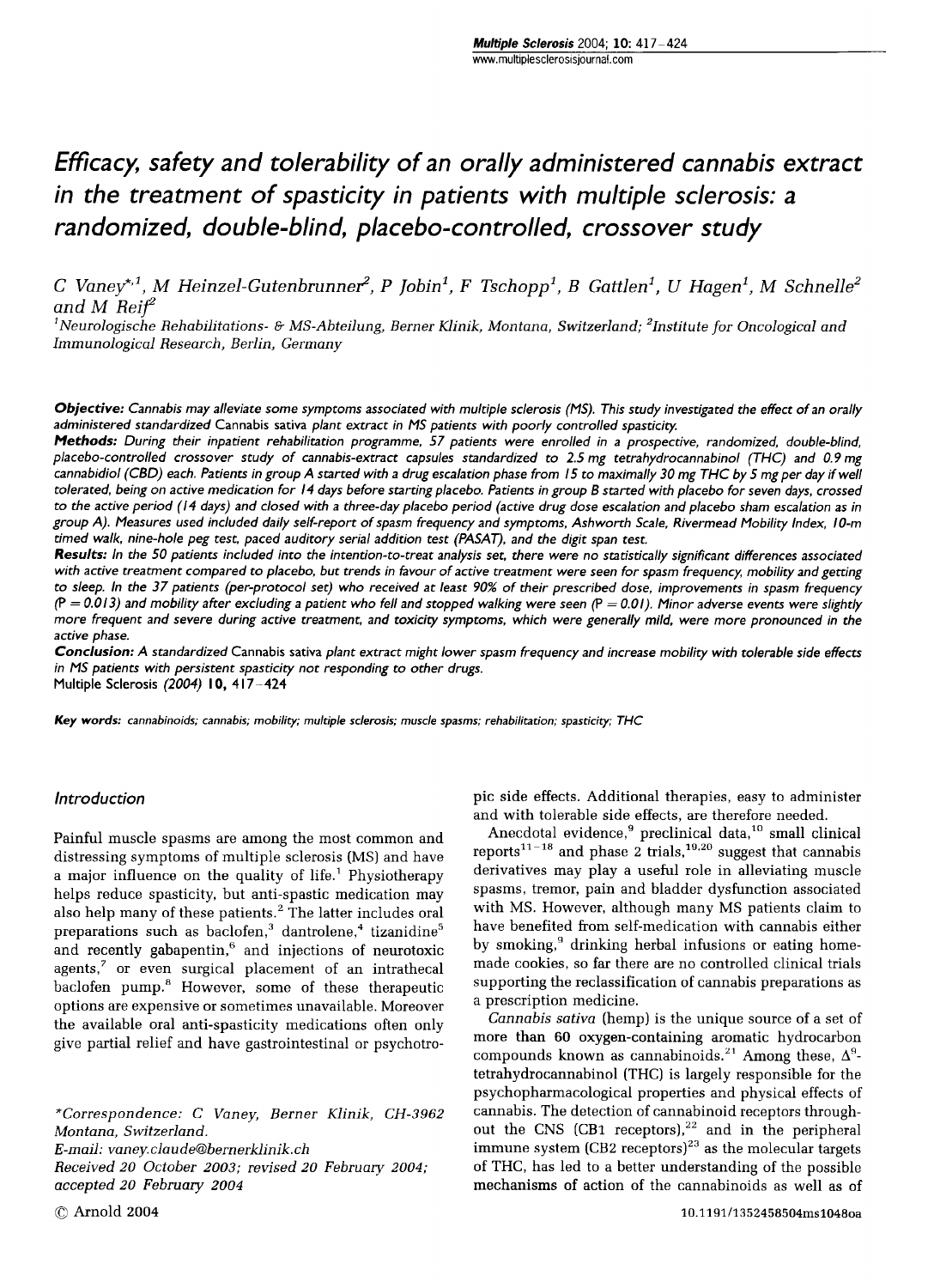endogenous ligands (anandamides) of the CB-receptors. There is some evidence that other cannabinoids contribute to the therapeutic effects of THC. Cannabidiol (CBD), the second main cannabinoid, may also help alleviate pain, spasticity and fatigue. Furthermore, CBD may attenuate the psychotropic effects of THC, block heart rate acceleration due to THC, normalize the slowing of time perception induced by THC and reduce feelings of drowsiness, physical weakness and cognitive impairment when compared to THC alone. $24$  It thus seems likely that a combination of THC and CBD (as is present in cannabis plant extracts) may give the drug more balance with regard to side effects that often limit the use of synthetic or isolated THC alone.

The aim of this study was to determine the tolerability, safety and the clinical effects on spasm frequency of an add-on therapy with an orally administered standardized cannabis extract compared to placebo in patients with MS with persistent spasticity not responding to other drugs.

# Methods

This was a randomized, double-blind, placebo-controlled cross-over parallel group study. It was carried out in a 60 bed in-patient rehabilitation centre in Switzerland that predominantly treats patients who have MS.

Patients were eligible for the study if they had clinically confirmed MS and clinically stable spasticity with at least one joint scoring  $\geq 2$  on the Ashworth scale.<sup>25</sup> They were excluded if they had significant neurological (other than MS), cardiovascular or infectious diseases; clinical disease exacerbation or treatment with steroids during the two months preceding study entry; history of alcohol or drug abuse; depression (Beck Depression Index  $> 11$ );<sup>26</sup> history of psychosis; use of cannabinoids during the week prior to inclusion; or significant cognitive impairment (Short Orientation Memory Concentration Test < 21).27

The study was approved by the Ethics Committee of the medical faculty of the University of Bern and by the Swiss Federal Office of Public Health. Eligible patients who gave written informed consent and had a urine test negative for cannabinoids were included.

The study design was subject to some practical time constraints. Patients were usually only admitted for 28 days and follow-up after that was not possible because most patients came from far away. After three days for taking informed consent, screening and baseline measures, five days for dose titration and an additional nine days on maintenance dose were needed to allow benefits to be seen. Therefore, just seven days for placebo phase and three days of wash-out between phases could be provided. Though the schedule of actions was not similar in timing between the two groups, neither the patients nor the assessing physician knew the exact association between a given schedule and its respective treatment regime.

The active drug was a whole-plant cannabis extract containing 2.5 mg THC and 0.9 mg CBD in a gelatine

capsule to be taken orally as an add-on therapy. Placebo capsules were identical in shape, taste and colour.

Throughout the study, patients were given 12 capsules daily in three divided doses (four capsules  $-$  at noon, in the late afternoon and at bedtime together with a glass of milk), but the proportion of 'active' and 'placebo' capsules was varied by an unblinded study nurse according to (a) the patient's group, and (b) during the four-day dose escalation phase, according to the patient's report of side effects. During the dose escalation phase a patient started with six active capsules daily (equivalent to 15 mg THC/ day). Each day the 'treating physician' (who was different to the 'assessing physiotherapist' rating treatment effects) asked the patient about his/her perception of benefits and side effects and requested the unblinded study nurse to increase or not to increase the dose accordingly. The maximum increase allowed was two capsules each day, with the overall maximum dose being 12 active capsules daily (equivalent to 30 mg THC/day). After 14 days of active treatment, patients were switched to placebo capsules without tapering the active dose. Consequently, the unblinded nurse knew the patient's group and status, but this information was not disclosed to any other person. Throughout the study, patients received rehabilitation from staff that were not aware of the patient's group, and all anti-spasticity medication was continued without change.

Randomization was by a randomization list established by the trial statistician using SAS@ version 8.2 (SAS Inc., Cary, NC), and held by the principal investigator (CV), allocating sequentially the next randomization code to the next patient who had successfully passed screening measurements. Patients were randomized to early (group A) or late (group B) active treatment.

The assessments used at each assessment point were:

- The Ashworth scale of muscle tone,<sup>25</sup> which was the primary outcome measure (with  $0 = normal$ ,  $1 = slight$ increase when the limb is moved,  $2 = more$  marked increase but not restricting movement, 3 = considerable increase limiting passive flexion, and  $4 =$  limb rigidity in flexion or extension). This was applied bilaterally to elbow flexors and extensors, wrist flexors and extensors, hip flexors, extensors and adductors, knee flexors and extensors, and foot plantar flexors and extensors. The mean scores over the left and right side were summed up over all eleven joints assessed, yielding an overall score for muscle tone of 0-88. Missing values for single joints were replaced for analysis by the patient's mean value from all other joints.
- The Rivermead Mobility Index  $(RMI)^{28}$  and 10-m timed walk for people able to walk.<sup>28</sup>
- The nine-hole peg test (9HPT).<sup>29</sup>

In addition, the Nottingham Extended ADL Index (NEADL)3° was recorded at the initial point referring to the month before admission, and at the start and end of the whole trial the  $EDSS$ ,<sup>31</sup> the paced auditory serial addition test (PASAT) $^{32}$  and the digit span of the WAIS R intelligence scale<sup>33</sup> were recorded.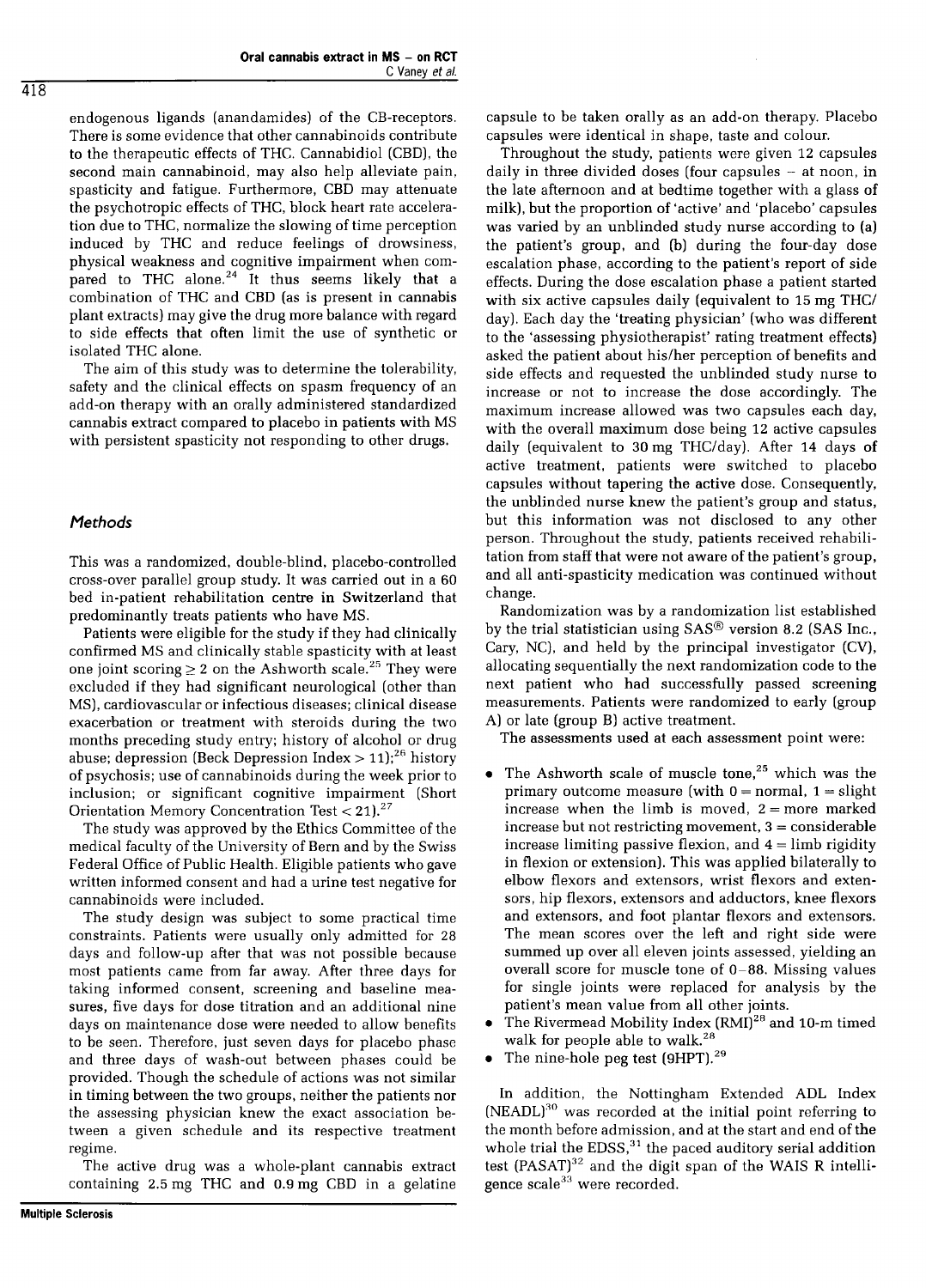Each patient recorded spasm-frequency scales five times daily referring to the preceding four hours  $(0 = no$  spasms;  $1 = 1-3$  spasms;  $2 = 4-6$  spasms;  $3 = 5$  spasms). Finally each patient recorded daily, using diary-based questionnaires, their experience of tremor, micturition problems, and sleep disturbances.

The following means were used to reduce data variability and bias. The number of capsules administered daily was always 12 (four capsules three times daily); there was a sham dose escalation during placebo phase; patients were asked for tolerability every day throughout the treatment period - not just during true dose-escalation; and the measures were rated by an assessing physiotherapist not informed about tolerability and side effects obtained by the treating physician. The four physiotherapists were specially trained by a senior therapist (BG) using defined guidelines to ensure that the Ashworth rating would be performed in a reliable way throughout the study. Moreover, each individual patient was rated by the same physiotherapist throughout the study. There was at least a two hour interval between physiotherapeutic treatments and the assessment of spasticity.

Adverse events were recorded every day and rated as 'mild' (does not interfere with routine activities), 'moderate' (interferes with routine activities) and 'severe' (subject is unable to perform routine activities). All patients had physical examinations including cardiovascular assessments and body temperature every day. A questionnaire (derived from a drug reaction scale developed by Musty for cannabis-induced reactions<sup>34</sup>) within a diary was used to assess subjective changes as perceived by the patients themselves. It consisted of 16 statements concerning mainly a patient's emotional and psychical well being that could be rated on a Likert scale numbered from 0 ('not at all') to 10 ('extremely intense'). Patients had haematology and biochemical blood tests and urinalysis at screening day and after every treatment period. All patients had a standard electrocardiogram (ECG) at enrolment and all women of childbearing potential had a pregnancy test before study entry.

All analyses were performed with the statistical analysis system SAS® version 8.2 (SAS Inc., Cary, NC). The intention-to-treat analysis-set was defined as all patients who finished at least one study phase and provided at

| Table 1 Demographic and baseline data |  |  |  |
|---------------------------------------|--|--|--|
|---------------------------------------|--|--|--|

least minimal data on outcome for the second phase unless otherwise indicated. However, safety data were analysed from all patients, which received at least one dose of study medication.

The correlation between body weight and eventually tolerated dose was assessed by Spearman's rank correlation coefficient. The questionnaire regarding cannabisinduced toxicity, all laboratory parameters and vital signs were tested by t-tests for differences between treatment periods.

All efficacy parameters were analysed as change from baseline of each treatment period except for the 10-m timed walk and the patient's report of tremor. Mixed linear modelling35 or the generalized estimating equations (GEE) within generalized linear models<sup>36</sup> were used. Available baseline values were included in the model as covariables. Period and carry-over effects, initially included in the statistical models, were removed from the final model if their effect was nonsignificant. $37$  Missing observations were replaced by Last Observation Carried Forward.

No sample size calculation was performed because relevant data were not available, but it was anticipated that this study would give useful data on use and tolerability of the capsules, safety and some guidance on efficacy. No correction of the error levels for multiple testing has been performed. Thus, all tests comparing efficacy between active drug and placebo are reported with their local P-values, serving as flags for differences that would be statistically significant  $(P < 0.05)$  if chosen as primary efficacy criterion.

### Results

During recruitment time between April 2000 and April 2001, 348 MS patients were routinely admitted to the rehab hospital, and the demographic and clinical baseline data of the 57 patients who underwent screening measurements and entered into this study are summarized in Table 1. Patients in group A tended to be more disabled, a divergence that reached significance for the Nottingham Extended ADL index  $(P < 0.05)$ . Groups were balanced regarding the type of MS disease (13 primary progressive, 14 secondary progressive, 1 relapsing-remitting in group

| ltem                             | Group A, $n = 28$ | Group B, $n = 29$ | Total, $n = 57$ |
|----------------------------------|-------------------|-------------------|-----------------|
| Male:female                      | 13:15             | 12:17             | 28:29           |
| Age mean (SD) years              | 53.8(9.4)         | 56.1(10.6)        | 54.9(10.0)      |
| EDSS median (range)              | 7.5(5.5)          | 7.0(5.5)          | 7.0(6.0)        |
| Disease duration mean (SD) years | 17.1(7.3)         | 17.0(9.5)         | 17.0(8.4)       |
| Ashworth mean (SD); range        | 12.4(6.2):26      | 12.5(6.4); 25.5   | 12.5(6.2); 26   |
| Spasm frequency score mean (SD)  | 1.04(0.78)        | 1.06(0.69)        | 1.05(0.73)      |
| PASAT number correct mean (SD)   | 16.7(17.2)        | 22.5(23.6)        | 19.9(20.9)      |
| NEADL score mean $(SD)^*$        | 8.8(5.8)          | 11.7(4.4)         | 10.4(5.2)       |
| RMI score mean (SD)              | 4.3(4.4)          | 5.8(4.2)          | 5.1(4.3)        |
| FIM score mean (SD)              | 90.8(27.1)        | 101.0(18.0)       | 96.1(23.2)      |
| Previously used cannabis         | 15                | 18                | 33              |

\*Difference between groups A and B:  $P < 0.05$ .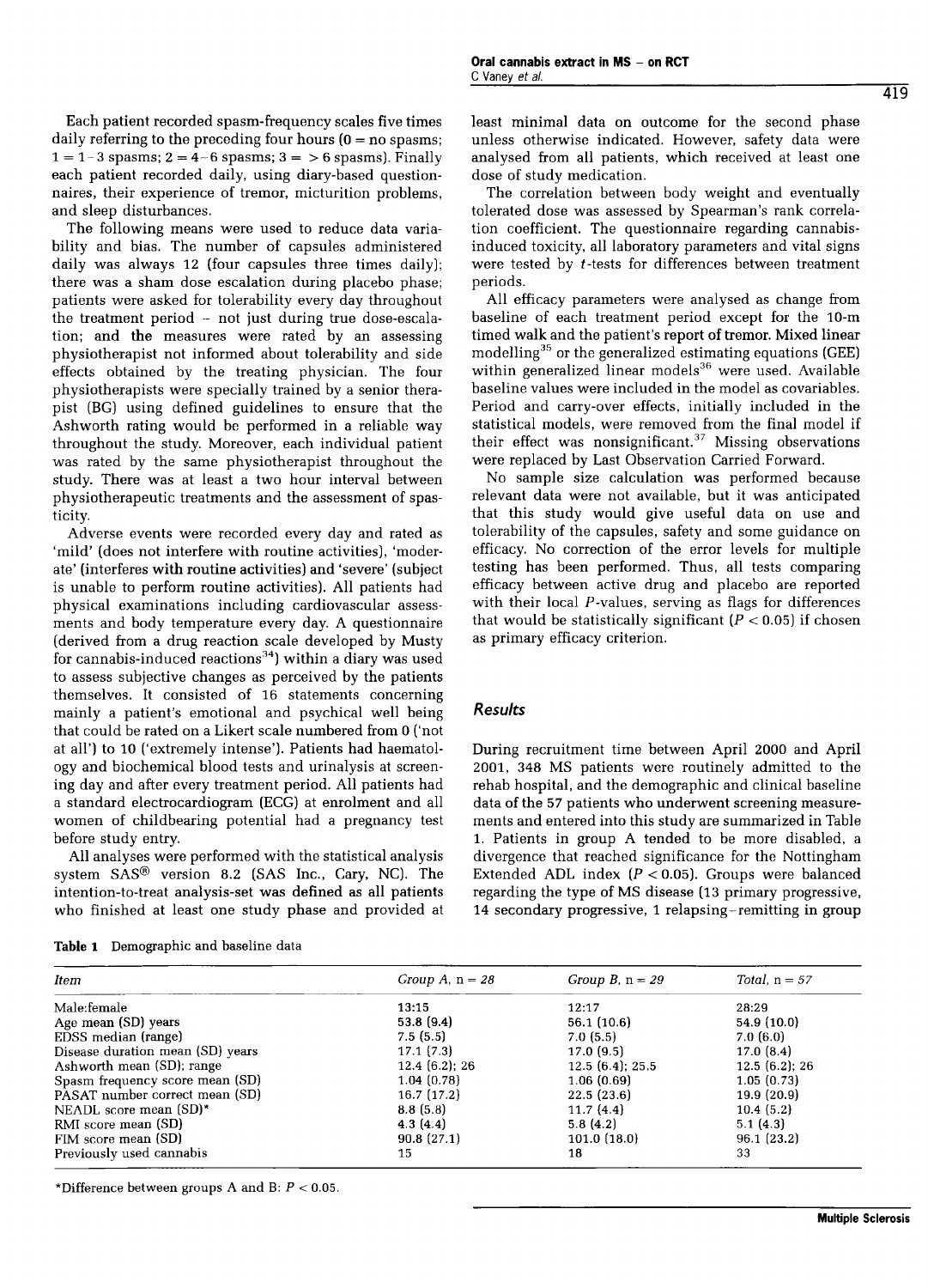

**Figure 1** CONSORT - flow diagram.

A, 16/12/1 in group B). No urine sample tested positive for cannabinoids at entry or in any nontreatment phase.

The flow and loss of patients through the trial is shown as CONSORT diagram (Figure 1). Five of the six patients who withdrew on starting with active medication (group A) had no previous exposure to cannabis. Other clinical characteristics of the seven drop-outs were not different from the 50 patients who were included in the intentionto-treat analysis set. Thirty-seven patients finished their study participation per-protocol (i.e., took 90% or more of prescribed dose).





As shown in Figure 2, the maximally tolerated THC dose exhibited a bimodal distribution. In the 50 patients of the ITT set, there was a weak but significant correlation between the mean tolerated dose during the dose maintenance phase and body weight  $(r = 0.31, P < 0.05)$ . On average, patients in group A tolerated significantly higher doses than patients in group B  $(20.0 + 9 \text{ mg/day}$  versus 14.5  $\pm$  8.7 mg/day;  $P < 0.01$ ). At baseline, THC-naive patients tolerated the same or even slightly higher THC doses than patients with regular or occasional cannabis use in their history, with the exception of the five THCnaive patients mentioned above who withdrew early with side effects.

In general, cannabis extract was well tolerated. No serious adverse events emerged during the trial. Adverse events (AEs) were slightly more frequent and more severe during active treatment (Table 2). One patient in group B fell on her shoulder during the initial placebo phase and could not use her stick for walking which limited her mobility. She nevertheless insisted on continuing to take the study medication. The daily questionnaire for the assessment of cannabinoid toxicity - represented as the arithmetic mean of the 16 statements concerning emotional and physical states - was generally rated very low but showed a significantly higher toxicity level during active treatment (mean intraindividual difference between cannabis and placebo period  $0.3 \pm 0.4$  units;  $P < 0.001$ ).

No clinically relevant changes were observed in physical examinations, including pulse, blood pressure and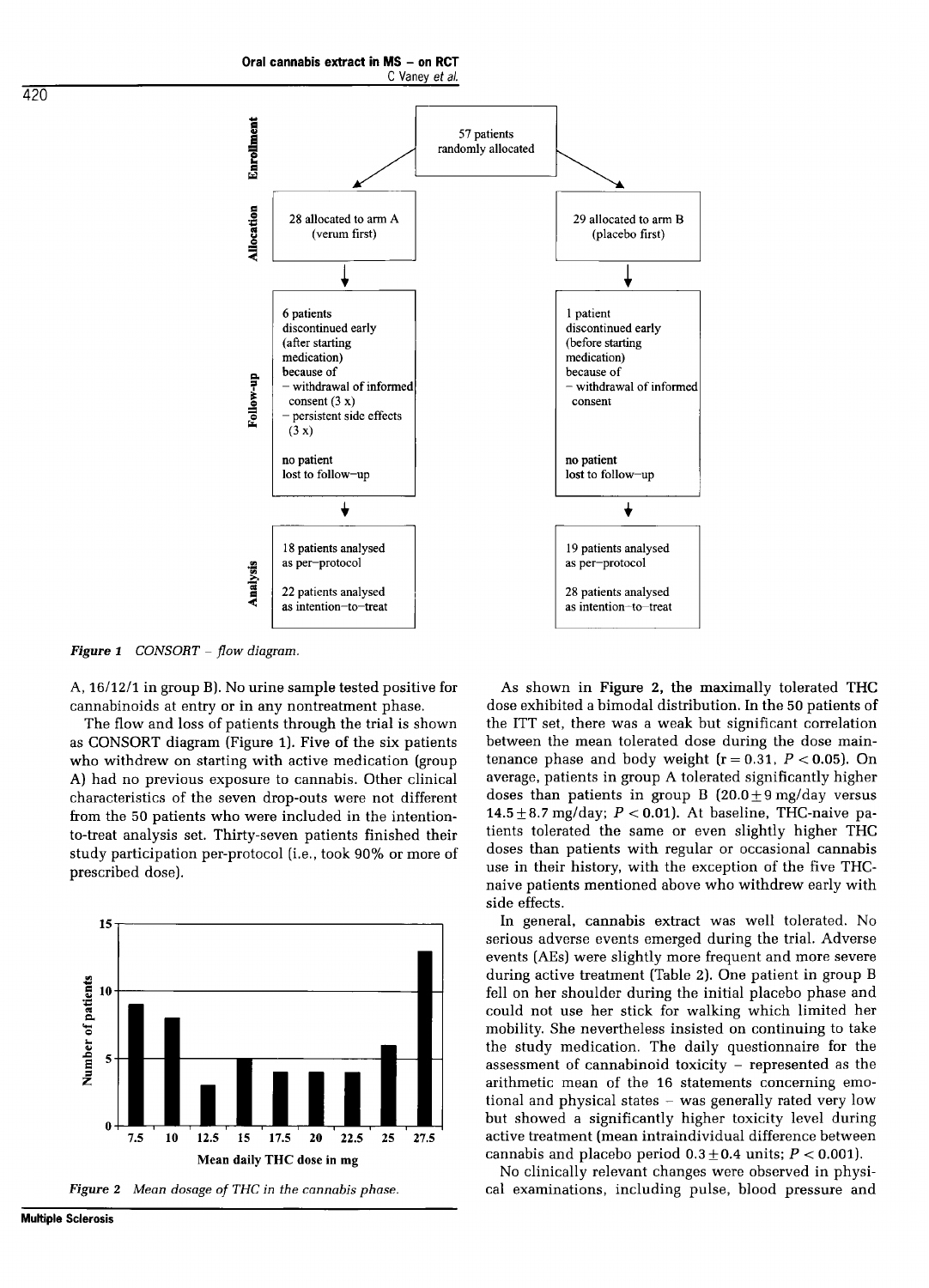Table 2 Frequency and severity (mild/moderate/severe) of all adverse events reported

| Adverse event               | Verum     |          | Placebo   |          |  |
|-----------------------------|-----------|----------|-----------|----------|--|
|                             | Frequency | Severity | Frequency | Severity |  |
| Dizziness                   | 11        | 5/4/2    | 10        | 7/2/1    |  |
| Euphoria, 'high'            | 10        | 3/6/1    | 8         | 7/1/0    |  |
| Difficulty<br>concentrating | 10        | 3/6/1    | 9         | 7/2/0    |  |
| Nausea, feeling sick        | 4         | 2/2/0    | 1         | 1/0/0    |  |
| Constipation                | 1         | 0/1/0    | 5         | 5/0/0    |  |
| Pain in extremities         | 1         | 1/0/0    | 2         | 1/1/0    |  |
| Dry mouth                   | 2         | 1/1/0    |           |          |  |
| <b>Blurred</b> vision       | 2         | 0/2/0    |           |          |  |
| Tremor or shakes            | 1         | 0/1/0    |           |          |  |
| Flu-like symptoms           | 1         | 0/1/0    |           |          |  |
| Inadequate laughing         | 1         | 1/0/0    |           |          |  |
| Sleepiness                  | 1         | 0/0/1    |           |          |  |
| Sleeplessness               |           |          | 2         | 0/2/0    |  |
| Feeling aggressive          |           |          | 1         | 1/0/0    |  |
| Palpitations                |           |          | 1         | 1/0/0    |  |
| Headache                    |           |          | 1         | 1/0/0    |  |

body temperature, or in any haematology or biochemistry parameter.

The effect of active treatment on the clinical measures is shown in Tables 3 and 4. Generally, there were no statistically significant differences associated with active treatment phase. The trend for improvement in spasm frequency associated with active treatment  $(P = 0.058$  in the ITT set) became more obvious when restricting analysis to the 37 patients who took treatment consistently throughout the active phase  $(P = 0.013$  in the per-protocol set). Patients also tended to fall asleep more easily while on active treatment ( $P = 0.07$ ). The slight trend in improvement in the RMI  $(P = 0.15)$  became significant  $(P = 0.003$  in the ITT set) on removal of the patient who

Table 3 Efficacy parameters - changes over total trial (ITT analysis set)

|                          | Total trial period      |                         | Difference                | <b>Statistics</b> |             |
|--------------------------|-------------------------|-------------------------|---------------------------|-------------------|-------------|
|                          | Begin                   | End                     |                           | Test value        | Probability |
| Parameter $[n]$          |                         |                         |                           |                   |             |
| Ashworth [50]            | $13.3 + 6.2^{\circ}$    | $11.1 + 6.3^a$          | $-2.2 + 1.4^{\circ}$      | $-3.31^{\circ}$   | 0.0018      |
| EDSS [49]                | $7.09 \pm 1.13^a$       | $7.09 \pm 1.12^a$       | $-0.01 + 0.04^{\circ}$    | $-0.57^{\circ}$   | 0.5691      |
| <b>FIM [48]</b>          | $94.2 + 23.9^a$         | $95.5 + 23.7^a$         | $0.4 + 0.7^{\circ}$       | 1.13 <sup>e</sup> | 0.2648      |
| <b>RMI</b> [50]          | $5.0 + 4.3^a$           | $5.5 + 4.6^a$           | $0.6 + 0.4^{\circ}$       | $2.92^e$          | 0.0053      |
| 9-HPT [47]               | $64.9 + 54.0^a$         | $58.7 + 52.7^a$         | $-5.6 + 10.2^{\circ}$     | $-1.10^{\circ}$   | 0.2749      |
| Pasat [38]               | $20.8 + 21.1^a$         | $37 \pm 26.7^{\rm a}$   | $17.9 + 9.1$ <sup>c</sup> | 3.97 <sup>e</sup> | 0.0003      |
| Digit span $[46]$ [50]   | $12.1 + 3.7^{\rm a}$    | $13.7 \pm 4.3^{\rm a}$  | $1.5 + 0.9^{\circ}$       | $3.41^e$          | 0.0014      |
| Diary                    |                         |                         |                           |                   |             |
| Spasms [49]              | $1.1 \pm 0.7^{\rm a}$   | $0.7 + 0.6^a$           | 2.86 $(1.76 - 4.63)^d$    | $14.14^t$         | 0.0002      |
| Micturition [36]         | $2.1 + 0.8^a$           | $2.0 \pm 0.8^a$         | $1.05$ $(0.53-2.12)^d$    | $0.02^t$          | 0.8820      |
| Tremor [36]              | $0.43 \pm 0.51^{\rm h}$ | $0.19 + 0.4^b$          | $3.15(1.33 - 7.46)^d$     | $4.80^{1}$        | 0.0285      |
| Falling asleep fast [50] | $0.58 \pm 0.5^{\rm b}$  | $0.62 \pm 0.49^{\rm b}$ | 1.18 $(0.55 - 2.54)^d$    | $0.18^{t}$        | 0.6698      |
| Waking up again [50]     | $0.76 + 0.43^b$         | $0.72 + 0.45^b$         | 1.23 $(0.61 - 2.49)^d$    | $0.33^{t}$        | 0.5637      |

<sup>a</sup>Arithmetic mean + standard deviation.

 ${}^{\text{b}}$ Ratio of patients answering affirmatively to the corresponding question  $\pm$  standard deviation.

"Mean change from trial begin $±95%$  confidence interval.

dOdds ratio for being in a more favourable class during cannabis treatment (plus 95% confidence range).

'Student's t-value.

 $f_{\chi^2}$ -value.

lost mobility following a fall in her placebo phase. There was a significant improvement over the whole trial period for both measures of concentration/attention, the PASAT  $(P = 0.0003)$  and the digit span test  $(P = 0.0014)$ , but there were no significant differences between the two treatment regimes.

Finally it is worth noting that patients improved markedly over the whole study period. For example, the Ashworth score improved from a mean (SD) of 13.3 (6.2) to 11.1 (6.3) ( $P = 0.0018$ ), the spasm frequency from 1.1 (0.7) to 0.7 (0.6)  $(P = 0.0002;$  Figures 3 and 4), and the RMI from 5.0 (4.3) to 5.5 (4.6)  $(P = 0.005)$ .

# **Discussion**

This randomized, double-blind, placebo-controlled crossover study of an orally administered standardized Cannabis sativa plant extract in patients with MS-induced spasticity has found the extract to be safe and well tolerated, and that it may reduce spasm frequency. The major limitations were the small number of patients, 57 the short phase of active treatment (14 days), and the general limitations in the measurement of spasticity.

The constraints on study design and duration made this study a preliminary and exploratory one, able to investigate safety and efficacy but unlikely to reach firm conclusions. Furthermore, this was an investigation of cannabis extract when added to existing treatments, the only ethically appropriate design, but a design that makes proving efficacy more difficult.

Side effects during active and placebo treatment were rather similar in frequency but, as expected, more pronounced in severity during plant-extract treatment. However, the generally low incidence of cannabinoid-related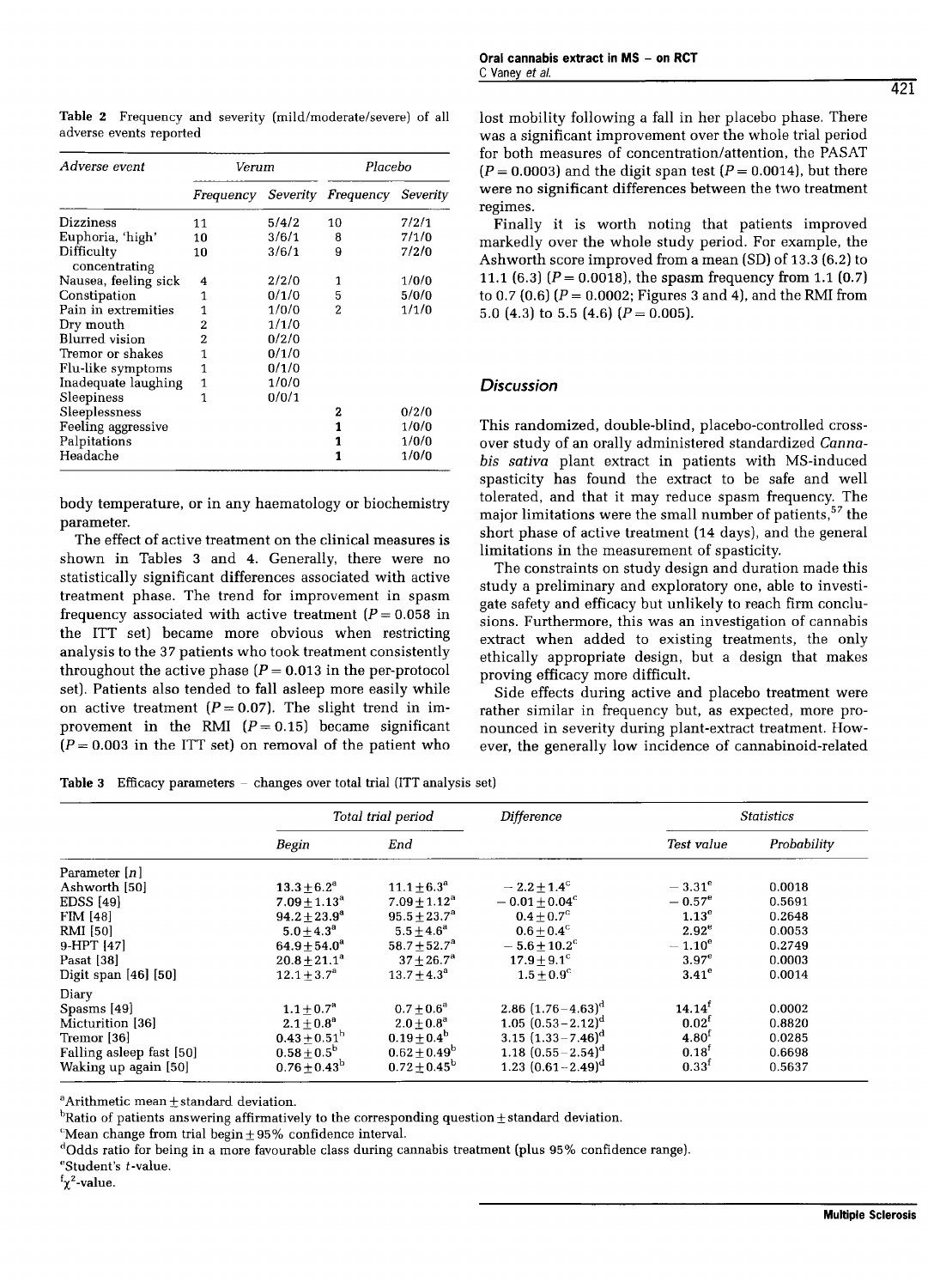|                                                                                                                                   | Placebo period                                                                                              |                                                                                                                    | Cannabis period                                                                                     |                                                                                                                                        | <b>Difference</b>                                                                                                                        | <b>Statistics</b>                                                                                                          |                                                          |
|-----------------------------------------------------------------------------------------------------------------------------------|-------------------------------------------------------------------------------------------------------------|--------------------------------------------------------------------------------------------------------------------|-----------------------------------------------------------------------------------------------------|----------------------------------------------------------------------------------------------------------------------------------------|------------------------------------------------------------------------------------------------------------------------------------------|----------------------------------------------------------------------------------------------------------------------------|----------------------------------------------------------|
|                                                                                                                                   | Begin                                                                                                       | End                                                                                                                | Begin                                                                                               | End                                                                                                                                    |                                                                                                                                          | Test value                                                                                                                 | Probability                                              |
| Parameter [ <i>n</i> ]<br>Ashworth [50]<br>RMI [46]<br>9-HPT [46]<br>10-m walk [18] <sup>h</sup><br>Pasat [38]<br>Digit span [46] | $13.1 \pm 6.3^{\circ}$<br>$5.3 \pm 4.4^a$<br>$58.2 \pm 41^a$<br>$25.5 \pm 23.7^a$<br>$12.7 \pm 3.7^{\rm a}$ | $11.5 \pm 6.1^a$<br>$5.3 + 4.4^a$<br>$59.5 + 48.3^a$<br>$50.7 + 65^{\circ}$<br>$31.0 \pm 26.1^a$<br>$12.9 + 3.9^a$ | $12.2 + 6.4^{\circ}$<br>$4.8 + 4.4^{\circ}$<br>$63.8 \pm 51.3^a$<br>$23.9 + 23.4^a$<br>$12.4 + 4^a$ | $11.6 \pm 6.5^{\circ}$<br>$5.3 + 4.7^a$<br>$64.3 \pm 63.5^a$<br>$60.0 \pm 87.5^{\rm a}$<br>$28.5 \pm 25.8^a$<br>$13.2 \pm 3.4^{\circ}$ | $-0.8 + 1.3$ <sup>c</sup><br>$-0.3 + 0.5^{\circ}$<br>$-3.5+16.6^{\circ}$<br>$-9.3 + 12.9$<br>$3.6 + 7.9^{\circ}$<br>$-0.5 + 1.0^{\circ}$ | $-1.2^{f}$<br>$-1.46$ <sup>t</sup><br>$-0.43^{\circ}$<br>$-1.53$ <sup>t</sup><br>$0.92^{\text{t}}$<br>$-1.09$ <sup>t</sup> | 0.2379<br>0.1524<br>0.6705<br>0.1454<br>0.3618<br>0.2813 |
| Diarv<br>Spasms [49]<br>Micturition [34]<br>Tremor [26] <sup>h</sup><br>Falling asleep fast [50]<br>Waking up again [50]          | $0.9 + 0.7^a$<br>$2.1 + 0.8^a$<br>$0.62\pm0.49^{\mathrm{b}}$<br>$0.76 \pm 0.43^{\rm b}$                     | $0.8 + 0.7^{\rm a}$<br>$2.1 \pm 1.0^a$<br>$0.21 \pm 0.41^{\rm b}$<br>$0.64 \pm 0.48^b$<br>$0.74 \pm 0.44^{\rm b}$  | $1.0 + 0.8^a$<br>$2.1 \pm 1.0^a$<br>$0.66\pm0.48^{\mathrm{b}}$<br>$0.76 + 0.43^{\rm b}$             | $0.7 + 0.5^a$<br>$2.0 + 0.9^a$<br>$0.21 \pm 0.42^{\rm b}$<br>$0.78 \pm 0.42^b$<br>$0.66 + 0.48^{\circ}$                                | $1.78~(0.99 - 3.19)^c$<br>1.06 $(0.42 - 2.7)^{c}$<br>$0.95(0.42-2.15)^e$<br>2.13 $(0.95 - 4.74)^e$<br>$1.69(0.63 - 4.59)^e$              | $3.59^{8}$<br>0.02 <sup>8</sup><br>$0.01^{8}$<br>3.21 <sup>8</sup><br>$1.04^{8}$                                           | 0.0583<br>0.8986<br>0.9082<br>0.0730<br>0.3082           |

Table 4 Efficacy parameters - differences between treatments in change over treatment period (ITT analysis set)

 $a$ Arithmetic mean  $\pm$  standard deviation.

 $<sup>b</sup>Ratio of patients answering affirmatively to the corresponding question  $\pm$  standard deviation.$ </sup>

 $c$ Difference between treatments regarding change over treatment periods  $\pm$  95% confidence interval.

 $d$ Difference between measurements at the end of each treatment period +95% confidence interval.

'Odds ratio for being in a more favourable class at the end of the cannabis period (plus 95% confidence range).

 $f$ Student's  $t$ -value.

 $\frac{g}{\gamma^2}$ -value.

hNo baseline data are reported as they were only irregularly recorded.

toxicity was surprising given the fact that 27 patients (54% of ITT set) had a maintenance dose of 20 mg THC/day or above, which is, within the limited range of current clinical experience, quite a lot for oral administration.

Previous reports have shown that THC gives rise to concentration difficulties and many study patients reported these. However, the cognitive tests improved steadily during the study and by even more than 6 points compared to what can be expected from bare practice effects well known for the PASAT.<sup>38</sup> As we did not perform any trials before entering the study, the observed improvement in the PASAT is, however, mostly due to a practice effect.

The benefits on spasm frequency, though nonsignificant, are consistent with other studies, $^{20}$  as are the beneficial effects upon sleep.<sup>20</sup> It should be noted that the Ashworth score, although being a reliable and most acknowledged tool, may not be sensitive enough to record changes that still might be clinically relevant as suggested by a recent Cochrane review.<sup>39</sup> Furthermore, it must be questioned if disturbance of muscle tone by strong antispastic agents is in every case clinically meaningful as disability in MS patients seems more clearly related to weakness than to spasticity.4o

The fact that the spasm frequency reduction was more marked for patients in group A who tolerated a significantly higher THC dose (mean 15 versus 10 mg/day) confirms previous observations that efficacy may be dose related. In one study, beneficial effects were only observed for doses of  $\geq$  7.5 mg THC/day.<sup>18</sup> Conversely, Killestein et al. failed to demonstrate a clinical benefit of synthetic THC (Marinol®) and cannabis extract compared to placebo with a fixed dose of 5 mg THC/day for two weeks followed by 10 mg THC/day for a further two weeks.<sup>19</sup>

The lack of any general effect on disability is unsurprising. Spasticity is only one of several impairments affecting



**Figure 3** Spasm-Frequency-Protocol (arm A): mean of five observation periods per day. Values are mean  $\pm$  SEM. (0 = no spasm; 1 = 1-3 spasms;  $2 = 4-6$  spasms;  $3 = 6$  spasms).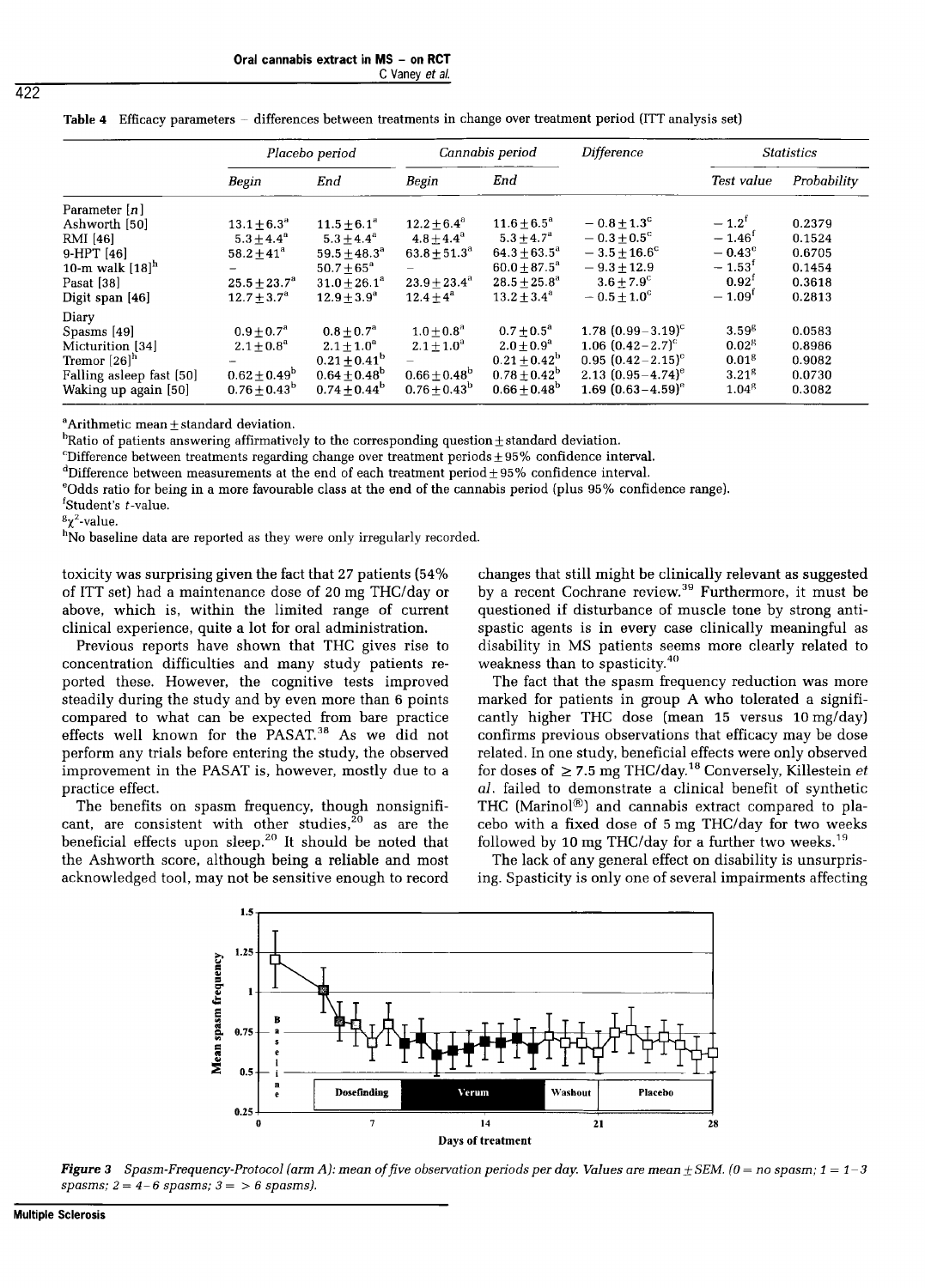

**Figure 4** Spasm-Frequency-Protocol (arm B): mean of five observation periods per day. Values are mean  $\pm$  SEM. (0 = no spasm; 1 = 1-3 spasms;  $2 = 4-6$  spasms;  $3 = 6$  spasms).

activities such as mobility. Moreover, the short study time would not allow any patient to capitalize upon any potential benefit. Indeed it is surprising that secondary analysis suggested that there may have been an effect upon mobility as measured using the RMI.

In conclusion, this randomized, double-blind, placebocontrolled explorative study suggests that a Cannabis sativa plant extract might be beneficial to lower spasm frequency and to increase mobility with tolerable side effects. Future research is needed to investigate the efficacy and safety of cannabis derivatives in patients with MS using, if at all possible, improved ways of measuring spasticity in larger patient groups over a longer period of time.

### **Acknowledgements**

This study was supported by the Swiss Ministry of Health. Study medication was provided by the Society for Oncological and Immunological Research, Berlin, Germany. We are grateful to Professor DT Wade, Oxford (UK) for his careful review of the manuscript. CV, MR, MS and MHG contributed to the study design; CV, PJ, FT, BG and UH contributed to running the trial; and MHG and MR performed the statistical analysis.

### References

- 1 Provinciali L, Ceravolo MG, Bartolini M, Logullo F, Danni M. A multidimensional assessment of multiple sclerosis: relationship between disability domains. Acta Neurol Scand 1999; 100: 156-62.
- 2 Barnes M. Multiple sclerosis. In Ward CD, Barnes MP, Greenwood R eds. Neurological rehabilitation. Hove and New York: Psychology Press, 1997.
- 3 Smith CR, LaRocca NG, Giesser BS, Scheinberg LA. High dose oral baclofen: experience with patients with multiple sclerosis. Neurology 1991; 41: 1829-31.
- 4 Chyatte SB, Basmajian JV. Dantrolene sodium longterm effects in severe spasticity. Arch Phys Med Rehabil 1973; 54: 311-15.
- 5 Smith C, Birnbaum G, Carter JL, Greenstein J, Lublin FD. Tizanidine treatment of spasticity caused by multiple sclerosis: results of a double-blind, placebo-controlled trial. US Tizanidine Study Group. Neurology 1994; 44: 34-42.
- 6 Cutter NC, Scott DD, Johnson JC, Whiteneck G. Gabapentin effect on spasticity in multiple sclerosis: a placebo-controlled randomized trial. Arch Phys Med Rehabil 2000; 81: 164-69.
- 7 Konstanzer A, Ceballos-Baumann AO, Dressnandt J, Conrad B. Local injection treatment with botulinus toxin A in severe arm and leg spasticity. Nervenarzt 1993; 64: 517-23.
- 8 Penn RD, Savoy SM, Corcos D, Latash M, Gottlieb G, Parke B et al. Intrathecal baclofen for severe spasticity. N Engl J Med 1989; 320: 1517-21.
- 9 Consroe P, Musty R, Rein J, Tillery W, Pertwee R. The perceived effects of smoked cannabis on patients with multiple sclerosis. Eur Neurol 1997; 38: 44-48.
- 10 Baker D, Pryce G, Croxford JL, Brown P, Pertwee RG, Huffman JW et al. Cannabinoids control spasticity and tremor in a multiple sclerosis model. Nature 2000; 404: 84-87.
- 11 Clifford DB. Tetrahydrocannabinol for tremor in multiple sclerosis. Ann Neurol 1983; 13: 669-71.
- 12 Martyn CN, Illis LS, Thom J. Nabilone in the treatment of multiple sclerosis. Lancet 1995; 345: 579.
- 13 Meinck HM, Schonle PW, Conrad B. Effect of cannabinoids on spasticity and ataxia in multiple sclerosis. J Neurol 1989; 236: 120-22.
- 14 Petro DJ, Ellenberger C. Treatment of human spasticity with delta 9 tetrahydrocannabinol. J Clin Pharmacol 1981; 21: 413S-16S.
- 15 Schon F, Hart PE, Hodgson TL, Pambakian AL, Ruprah M, Williamson EM et al. Suppression of pendular nystagmus by smoking cannabis in a patient with multiple sclerosis. Neurology 1999; 53: 2209-10.
- 16 Ungerleider JT, Andyrsiak T, Fairbanks L, Ellison GW, Myers LW. Delta-9-THC in the treatment of spasticity associated with multiple sclerosis. Adv Alcohol Subst Abuse 1987; 7: 39-50.
- 17 Brenneisen R, Egli A, ElSohly MA, Henn V, Spiess Y. The effect of orally and rectally administrated  $\Delta^9$ -tetrahydrocaneffection F, Fiant PE, Hougson TL, Pamoakian AL, Kupran M,<br>Williamson EM *et al.* Suppression of pendular nystagmus by<br>smoking cannabis in a patient with multiple sclerosis.<br>*Neurology* 1999; 53: 2209–10.<br>Ungerleider JT, nabinol on spasticity: a pilot study with 2 patients. Clin Pharmacol Ther 1996; 34: 446-52.
- 18 Greenberg HS, Werness SA, Pugh JE, Andrus RO, Anderson DJ, Domino EF. Short-term effects of smoking marijuana on balance in patients with multiple sclerosis and normal volunteers. Clin Pharmacol Ther 1994; 55: 324-28.
- 19 Killestein J, Hoogervorst EL, Reif M, Kalkers NF, Van Loenen AC, Staats PG et al. Safety, tolerability, and efficacy of orally